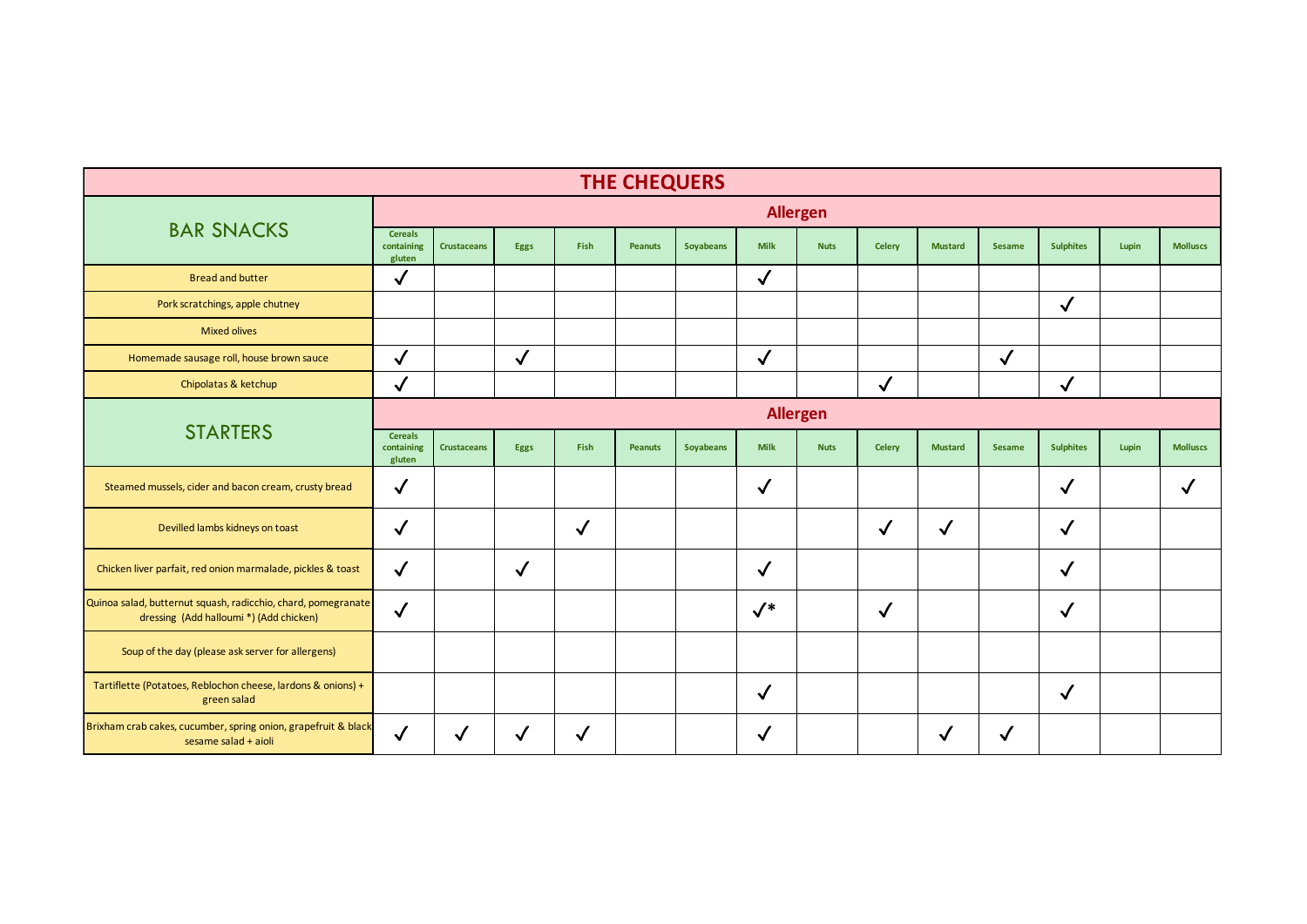|                                                                                                                                                                                | <b>THE CHEQUERS</b>                    |                    |              |              |                |           |              |              |               |                |               |                  |       |                 |
|--------------------------------------------------------------------------------------------------------------------------------------------------------------------------------|----------------------------------------|--------------------|--------------|--------------|----------------|-----------|--------------|--------------|---------------|----------------|---------------|------------------|-------|-----------------|
| <b>TO SHARE</b>                                                                                                                                                                | <b>Cereals</b><br>containing<br>gluten | <b>Crustaceans</b> | <b>Eggs</b>  | <b>Fish</b>  | <b>Peanuts</b> | Soyabeans | <b>Milk</b>  | <b>Nuts</b>  | <b>Celerv</b> | <b>Mustard</b> | <b>Sesame</b> | <b>Sulphites</b> | Lupin | <b>Molluscs</b> |
| Box Baked Camembert, rosemary, garlic, red onion jam,<br>sourdough baguette                                                                                                    | $\sqrt{2}$                             |                    |              |              |                |           | $\checkmark$ |              |               |                |               | √                |       |                 |
| Deli Board, Proscuttio Crudo, Parma salami, Coppa, olives,<br>cornichons, caper berries, harissa houmous, marinated med<br>veg, mini baked camembert, baguette, roasted garlic | $\checkmark$                           |                    |              |              |                |           | $\checkmark$ |              |               |                |               | √                |       |                 |
|                                                                                                                                                                                | <b>Allergen</b>                        |                    |              |              |                |           |              |              |               |                |               |                  |       |                 |
| <b>MAINS</b>                                                                                                                                                                   | <b>Cereals</b><br>containing<br>gluten | <b>Crustaceans</b> | <b>Eggs</b>  | Fish         | <b>Peanuts</b> | Soyabeans | <b>Milk</b>  | <b>Nuts</b>  | <b>Celery</b> | <b>Mustard</b> | <b>Sesame</b> | <b>Sulphites</b> | Lupin | <b>Molluscs</b> |
| Pan fried fillets of sea bream, herb crushed potatoes, fine<br>green beans, sauce vierge                                                                                       |                                        |                    |              | $\checkmark$ |                |           |              |              |               |                |               | √                |       |                 |
| Cornfed chicken kiev, Lemon crushed potatoes, charred baby<br>gem                                                                                                              | $\checkmark$                           |                    | $\checkmark$ |              |                |           | $\checkmark$ |              |               |                |               |                  |       |                 |
| Slow cooked pork belly, Colcannon mash, orange glazed carrot,<br>cider jus                                                                                                     |                                        |                    |              |              |                |           | $\checkmark$ |              | $\checkmark$  |                |               | $\checkmark$     |       |                 |
| Butternut squash, feta, spinach and pinenuts wellington,<br>sauteed potatoes, curly kale, confit tomato sauce                                                                  | $\checkmark$                           |                    |              |              |                |           |              | $\checkmark$ |               |                |               | ✓                |       |                 |
| Stuffed sea trout, clams, saffron potatoes, samphire, cherry<br>tomatoes, almond butter                                                                                        |                                        |                    |              | $\checkmark$ |                |           | $\checkmark$ | $\checkmark$ |               |                |               |                  |       | √               |
| Cornish lamb supper, rump of lamb, slow roast lamb pie, lamb<br>fat roast potatoes, chard, sauce soubise, lamb jus                                                             | $\checkmark$                           |                    | $\checkmark$ |              |                |           | $\checkmark$ |              | $\checkmark$  |                |               | $\checkmark$     |       |                 |
| Rump, Ribeye, Bavette, Fillet, Chips, roast toms, watercress,<br>chips                                                                                                         |                                        |                    |              |              |                |           |              |              |               |                |               |                  |       |                 |
| Chimmichurri                                                                                                                                                                   |                                        |                    |              |              |                |           |              |              |               |                |               | √                |       |                 |
| Peppercorn sauce                                                                                                                                                               |                                        |                    |              |              |                |           | $\checkmark$ |              |               |                |               | ✓                |       |                 |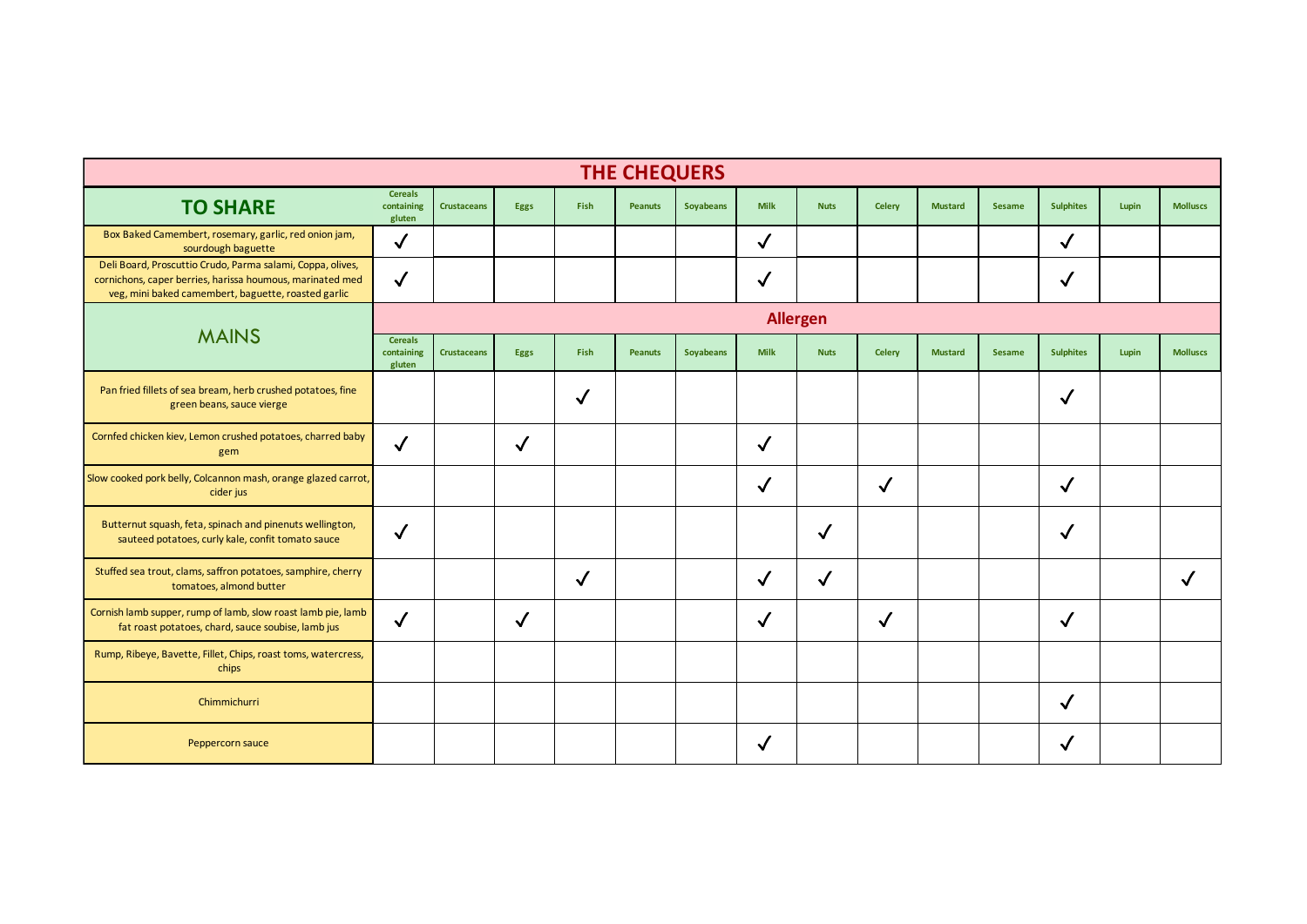| <b>THE CHEQUERS</b>                                   |                                        |                    |              |              |                |           |              |                 |               |                |               |                  |       |                 |
|-------------------------------------------------------|----------------------------------------|--------------------|--------------|--------------|----------------|-----------|--------------|-----------------|---------------|----------------|---------------|------------------|-------|-----------------|
|                                                       |                                        |                    |              |              |                |           |              | <b>Allergen</b> |               |                |               |                  |       |                 |
| <b>SIDES</b>                                          | <b>Cereals</b><br>containing<br>gluten | <b>Crustaceans</b> | Eggs         | Fish         | <b>Peanuts</b> | Soyabeans | <b>Milk</b>  | <b>Nuts</b>     | <b>Celery</b> | <b>Mustard</b> | Sesame        | <b>Sulphites</b> | Lupin | <b>Molluscs</b> |
| Skin-on fries                                         |                                        |                    |              |              |                |           |              |                 |               |                |               |                  |       |                 |
| Truffle & Parmesan chips                              |                                        |                    |              |              |                |           | $\checkmark$ |                 |               |                |               |                  |       |                 |
| Onion rings & sage salt                               | $\checkmark$                           |                    | $\checkmark$ |              |                |           | $\checkmark$ |                 |               |                |               | $\checkmark$     |       |                 |
| Cabbage, leeks, peas & bacon                          |                                        |                    |              |              |                |           |              |                 |               |                |               |                  |       |                 |
| Iceberg wedge, caesar dressing, bacon bits            |                                        |                    |              |              |                |           |              |                 |               |                |               |                  |       |                 |
| Garlic roasted field mushrooms                        |                                        |                    |              |              |                |           |              |                 |               |                |               |                  |       |                 |
|                                                       | <b>Allergen</b>                        |                    |              |              |                |           |              |                 |               |                |               |                  |       |                 |
|                                                       |                                        |                    |              |              |                |           |              |                 |               |                |               |                  |       |                 |
| SANDWICHES/LUNCH                                      | <b>Cereals</b><br>containing<br>gluten | <b>Crustaceans</b> | Eggs         | Fish         | <b>Peanuts</b> | Soyabeans | <b>Milk</b>  | <b>Nuts</b>     | <b>Celery</b> | <b>Mustard</b> | <b>Sesame</b> | <b>Sulphites</b> | Lupin | <b>Molluscs</b> |
| Chicken, bacon, mayonaise, cos                        | $\checkmark$                           |                    | $\checkmark$ |              |                |           | $\checkmark$ |                 |               |                |               |                  |       |                 |
| Fish finger, tartare sauce, cos lettuce               | $\checkmark$                           |                    | $\checkmark$ | $\checkmark$ |                |           | $\checkmark$ |                 |               |                |               | $\checkmark$     |       |                 |
| Lashford sausage baguette, red onion jam, rocket      | $\checkmark$                           |                    |              |              |                |           | $\checkmark$ |                 |               |                |               | $\checkmark$     |       |                 |
| Rosemary focaccia, grilled halloumi, med veg, houmous | $\checkmark$                           |                    |              |              |                |           | $\checkmark$ |                 |               |                |               |                  |       |                 |
| Ham, egg and chips                                    |                                        |                    | $\checkmark$ |              |                |           |              |                 |               | $\checkmark$   |               |                  |       |                 |
| Lashford sausages, mash potato, red onion jam, gravy  | $\checkmark$                           |                    |              |              |                |           | $\checkmark$ |                 |               | $\checkmark$   | $\checkmark$  | $\checkmark$     |       |                 |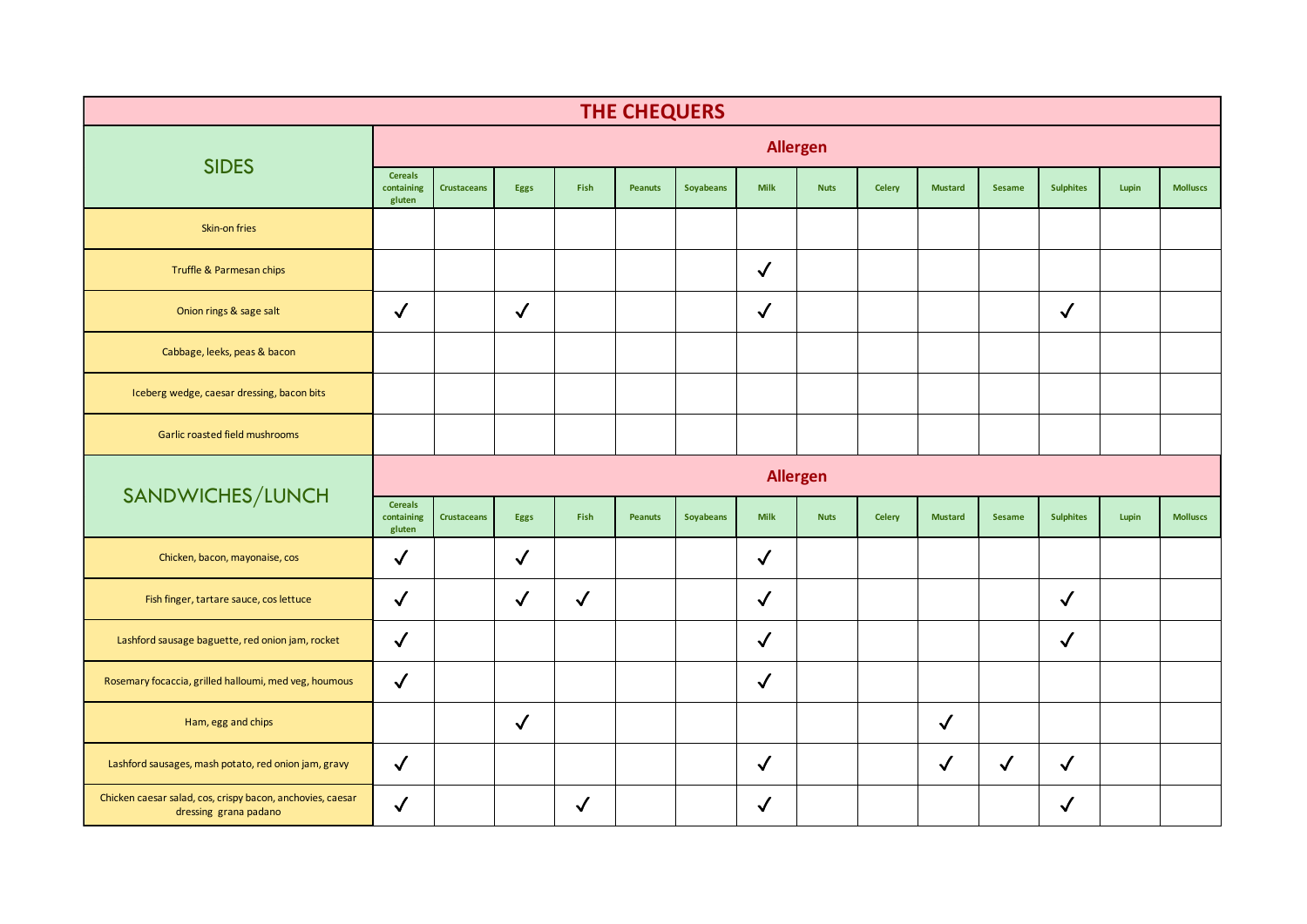| <b>THE CHEQUERS</b>                                                  |                                        |                    |              |      |              |           |              |             |               |                |        |                  |       |                 |
|----------------------------------------------------------------------|----------------------------------------|--------------------|--------------|------|--------------|-----------|--------------|-------------|---------------|----------------|--------|------------------|-------|-----------------|
|                                                                      | <b>Allergen</b>                        |                    |              |      |              |           |              |             |               |                |        |                  |       |                 |
| <b>DESSERTS</b>                                                      | <b>Cereals</b><br>containing<br>gluten | <b>Crustaceans</b> | Eggs         | Fish | Peanuts      | Soyabeans | <b>Milk</b>  | <b>Nuts</b> | <b>Celery</b> | <b>Mustard</b> | Sesame | <b>Sulphites</b> | Lupin | <b>Molluscs</b> |
| Pot cheesecake (see specials for details)                            | $\checkmark$                           |                    |              |      |              |           | $\checkmark$ |             |               |                |        |                  |       |                 |
| Apple and blackberry crumble, custard                                |                                        |                    | $\checkmark$ |      |              |           | $\checkmark$ |             |               |                |        |                  |       |                 |
| Apple and blackberry crumble, vegan custard                          |                                        |                    |              |      |              |           |              |             |               |                |        |                  |       |                 |
| White chocolate crème brulee, double chocolate biscotti              | $\checkmark$                           |                    | √            |      |              |           | $\checkmark$ |             |               |                |        |                  |       |                 |
| Dark chocolate and salted peanut tart, mascarpone, peanut<br>brittle | $\checkmark$                           |                    | $\checkmark$ |      | $\checkmark$ |           | $\checkmark$ |             |               |                |        |                  |       |                 |
| Raspberry and passionfruit semi freddo, meringue                     |                                        |                    | $\checkmark$ |      |              |           | $\checkmark$ |             |               |                |        |                  |       |                 |
| Scoops of ice cream                                                  |                                        |                    | $\checkmark$ |      |              |           | √            |             |               |                |        |                  |       |                 |